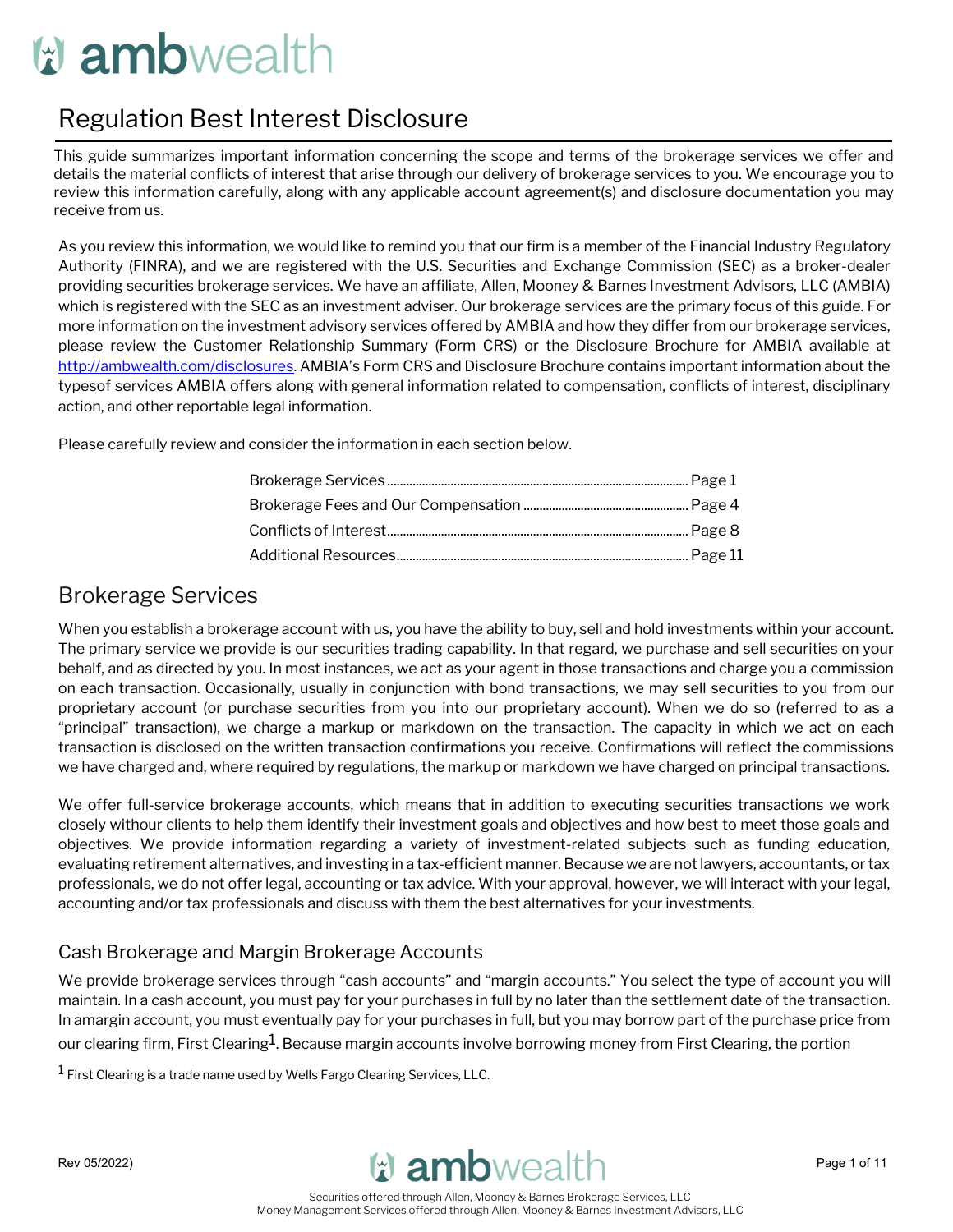of the purchase price that is loaned to you is secured by securities in your account and you will be charged interest on that amount. Neither we nor First Clearing are required to permit you to establish a margin account - we will evaluate whether we believe youqualify for such an account. If the value of the securities collateralizing your margin account drops, you may be required to deposit additional cash or securities to increase the amount of collateral in the account. While many securities are eligible to be used as collateral for a margin loan, some securities are not. If you fail to deposit additional cash or securities when called uponto do so, First Clearing may sell sufficient securities from your account without consulting you in order to reduce the amount of the margin loan.

Given that a margin account has specific eligibility requirements, unique costs, and is subject to various regulatory requirements, our default brokerage option is a cash account. You must execute a separate margin agreement before engagingin margin activity. Included with your margin agreement is a copy of a Margin Disclosure Statement which contains important information you should understand and consider before establishing a margin account. Your representative can provide you with more information regarding margin accounts.

# Brokerage Account Types

We offer many different brokerage account types including individual and joint accounts, custodial accounts, estate and trustaccounts, partnership accounts, corporate accounts, and individual retirement accounts (IRAs) and other types of retirementaccounts. Your representative can tell you more about the various types of accounts available to you.

# Incidental Brokerage Services, Recommendations and Account Monitoring

Our primary function as a broker-dealer is to execute securities transactions for your brokerage account. While we also provideother services such as recommending specific securities that you can buy, sell, or hold, recommending various investment strategies, or providing you with research reports or other resource materials, these are incidental to the brokerage services weprovide. As a broker-dealer, our relationship with you is not fiduciary in nature.

It is important for you to understand that when our representatives make a brokerage recommendation to you, we are obligated to ensure that the recommendation is in your best interest, considering reasonably available investment alternatives, and basedon your stated investment objective, risk tolerance, liquidity needs, time horizon, financial needs, tax status, and other financial information you provide us. You may accept or reject any recommendation we make to you.

It is your responsibility to monitor the investments in your brokerage account. The services we provide do not include the on-going monitoring of your investments. As such, we encourage you to regularly monitor your investment holdings, including closely reviewing the account statements regularly sent to you by First Clearing. If you prefer on-going monitoring of your account or investments, you should speak with your representative about whether an advisory services relationship through AMBIA or another investment advisory firm is more appropriate for you.

From time to time, we may provide you with additional information and resources to assist you with managing your brokerage account. This may include but is not limited to educational resources, sales and marketing materials, performance reports, asset allocation guidance, and/or periodic brokerage account reviews. When we offer these services and information, we do soas a courtesy to you. These activities are not designed to monitor specific investment holdings in your brokerage account, theydo not contain specific investment recommendations about investment holdings, and you should not consider them a recommendation to trade or hold any particular securities in your brokerage account. Upon your request, we will review such information and reports with you and may provide you with investment recommendations, but we are not under a specific obligation to do so.

# Clearing Services

We have entered into an agreement with First Clearing (also referred to herein as our "Clearing Agent") to carry your account and provide certain back-office functions. We and First Clearing share responsibilities with respect to your account as set forth in the Designation of Responsibilities that was delivered to you upon opening of your account. Please refer to the Designation ofResponsibilities for more information on how such responsibilities have been allocated between First Clearing and us.

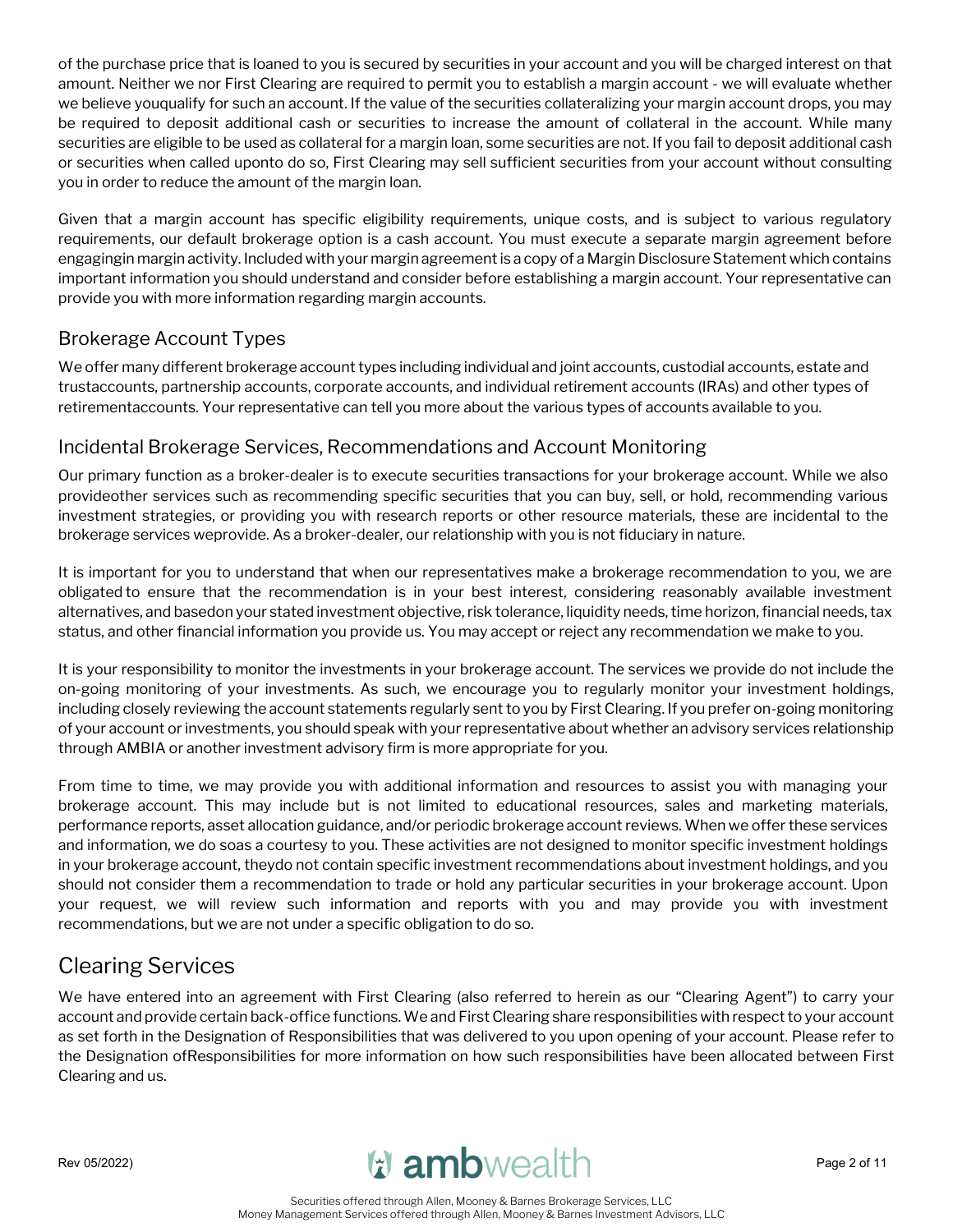# Understanding Risk

It is important for you to understand that all investment recommendations and activities involve risk, including the risk that you may lose your entire principal. Further, some investments involve more risk than other investments. Higher-Risk investments may have the potential for higher returns but also for greater losses. The higher your "risk tolerance," meaning the amount of risk or loss you are willing and able to accept in order to achieve your investment goals, the more you may decide to invest in higher-risk investments offering the potential for greater returns. We align risk tolerances with investment needs to offer you different investment objectives from which to choose (see below). You should select the investment objective and risk tolerancebest aligned with your brokerage account goals and needs.

Investment goals typically have different time horizons and different income and growth objectives. Generally, investment goalsare on a spectrum, with "Income" investors typically holding the smallest percentage of higher-risk investments, followed by "Growth and Income" investors holding some higher-risk investments, and finally "Growth" investors holding a significant portionof their portfolio in higher-risk investments. Risk tolerance also varies, and we measure it on a continuum that increases from "Conservative" to "Moderate" to "Aggressive," and finally "Trading and Speculation." See below for details.

## Generally Associated Risk Tolerance

#### Income Investment Objective

**Typical Investment Objective Description** -Income portfolios emphasize current income with minimal consideration forcapital appreciation and usually have less exposure to more volatile growth assets.

- **• Conservative** Conservative Income investors generally assume lower risk but may still experience losses or have lower than expected income returns.
- **• Moderate** Moderate Income investors are willing to accept a modest level of risk that may result in increased losses in exchange for the potential to receive modest income returns.
- Aggressive Aggressive Income investors seek a higher level of returns and are willing to accept a higher level of risk that may result in greater losses.

#### Growth and Income Investment Objective

**Typical Investment Objective Description** - Growth and Income portfolios emphasize a blend of current income and capital appreciation and usually have some exposure to more volatile growth assets.

- **• Conservative** Conservative Growth and Income investors generally assume a lower amount of risk, but may still experience losses or have lower expected returns.
- **• Moderate** Moderate Growth and Income investors are willing to accept a modest level of risk that may result in increased losses in exchange for the potential to receive modest returns.
- **• Aggressive** Aggressive Growth and Income investors seek a higher level of returns and are willing to accept a higher level of risk that may result in greater losses.

#### Growth Investment Objective

**Typical Investment Objective Description** - Growth portfolios emphasize capital appreciation with minimal consideration for current income and usually have significant exposure to more volatile growth assets.

- **• Conservative** Conservative Growth and Income investors generally assume a lower amount of risk, but may experience losses or have lower expected returns.
- **• Moderate** Moderate Growth investors are willing to accept a modest level of risk that may result in significant losses in exchange for the potential to receive higher returns.
- **• Aggressive** Aggressive Growth investors seek a higher level of returns and are willing to accept a high level of risk that may result in more significant losses.

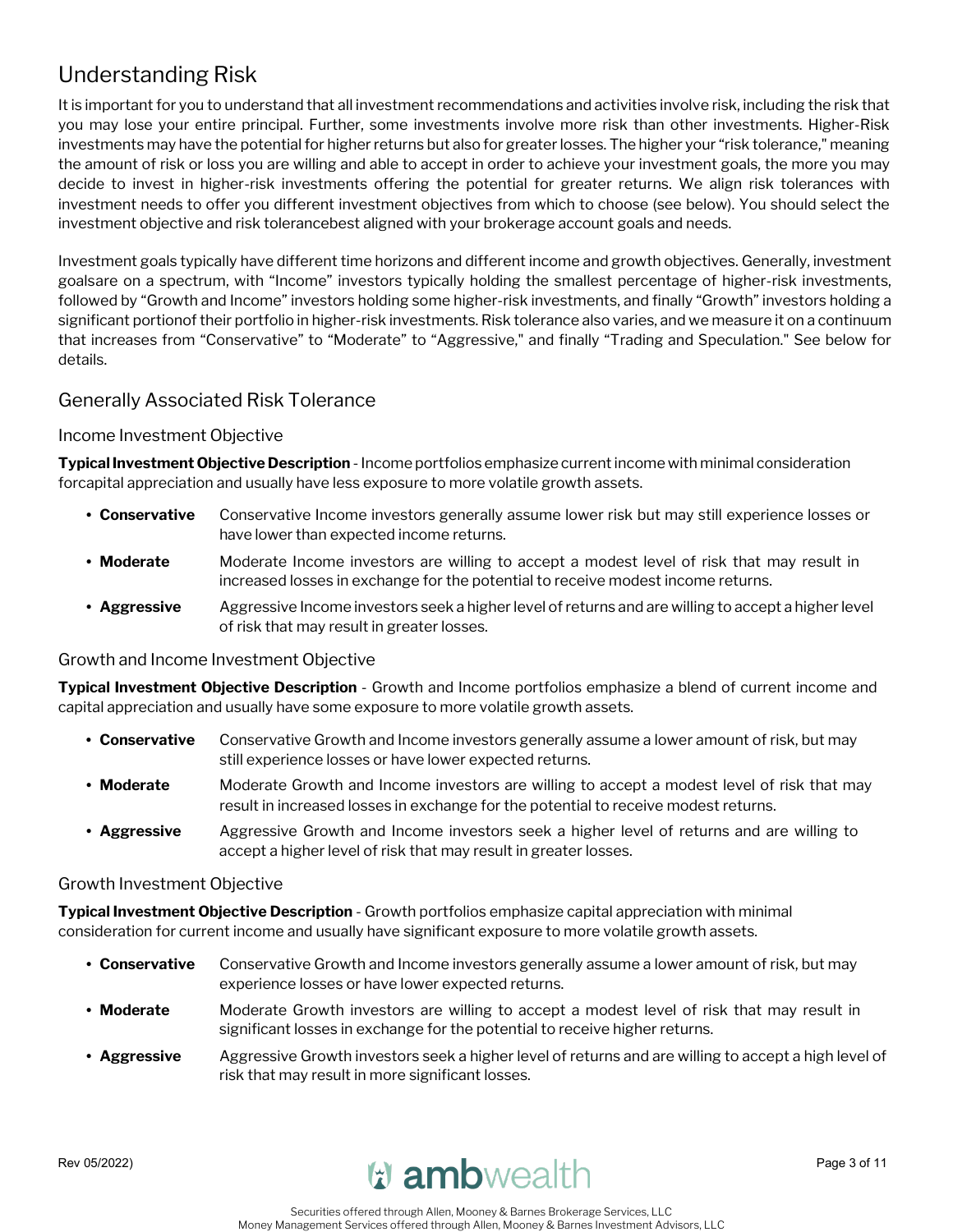# Trading and Speculation

Trading and Speculation investors seek out a maximum return through a broad range of investment strategies which generally involve a high level of risk, including the potential for unlimited loss of investment capital.

Ourrecommendations are based in part on yourrisk tolerance and investment objective as outlined above. We encourage you to carefully consider your investment objective and risk tolerance before investing.

# Cash Sweep Program Feature

The brokerage accounts we offer through First Clearing include a Cash Sweep Program feature. This program permits you to earn a return on uninvested cash balances in your brokerage account by allowing cash balances to be automatically "swept" into a "Cash Sweep Vehicle," until such balances are otherwise required to satisfy obligations arising as a result of other activityin your account. These Cash Sweep Vehicles include interest-bearing deposit accounts such as money market mutual funds. The forms you will complete to establish an account will identify the Cash Sweep Vehicles available to you. More information about the Cash Sweep Program can be found in the Cash Sweep Program Disclosure Statement. Please review that Disclosure Statement carefully.

We have relationships with two local banks through which cash balances can be invested. With your prior approval, we will direct money from your account into those banks primarily because they pay more interest than what is paid by First Clearing. As discussed in more detail below, we receive compensation from those banks on all cash balances deposited with the banks.

# Account Minimums and Activity Requirements

There is no minimum initial account balance required to open a brokerage account with us. However, if you either fail to fund your account or do not return account opening documents as required, your account will be closed.

You should understand that our representatives may establish their own minimum account balance requirements for the brokerage accounts they service. For example, a representative may choose to service only those brokerage account clients who satisfy account-specific or total household asset conditions. Any such minimum asset requirements will be disclosed to youorally by your representative.

# Brokerage Fees and Our Compensation

It is important to consider that while a brokerage relationship can be a cost-effective way of investing your assets, it is not for everyone given the fees and costs involved.

# Transaction-Based Fees

As noted above, you will pay a commission or a markup/markdown on each securities transaction effected in your account. Those fees are based on a host of factors, including, but not limited to the following:

- Underlying product selection
- Size of your transaction
- Frequency of your trade activity
- Available discounts and/or fee waivers.

# Account and Service Fees

You will pay fees to First Clearing for various operational services provided to you through your brokerage account. We do not receive any portion of those fees. These fees are set at least annually, and you will be provided with information about them in your account statements and through other notifications. These fees do not apply to all account types and may be waived undercertain conditions.

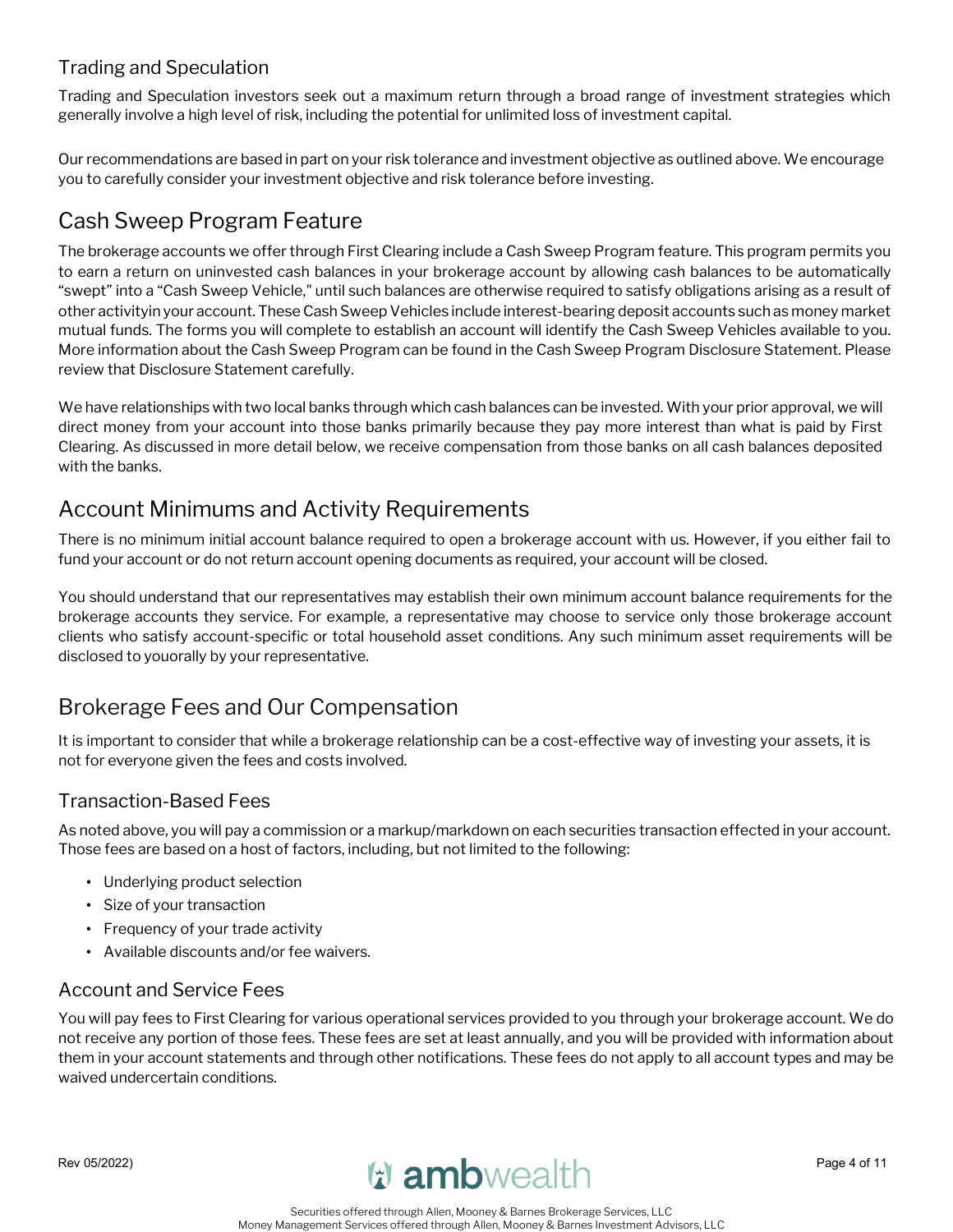# How We Are Compensated

The compensation we receive is, in most instances, added to or deducted from each transaction effected for your account. In some instances, such as in the case of insurance-related products like variable annuities, we are paid by the issuer of the investment product. The sections below describe the compensation that we receive in connection with various investments thatmay be available to you.

## Commission Schedules

## Commission Schedules for Equity Securities

The schedules below detail the commission charged to you and received by us and your representative for transactions in stocks (both common stocks and preferred stocks) and stock-related investments (for example, rights, warrants, closed-end funds, and exchange-traded funds and notes). Our minimum commission charge on each transaction, however, is \$75.00. In addition to these commissions, First Clearing charges a nominal ticket charge and a processing fee which are added to each transaction. Note that while these are the standard commission rates, representatives have the authority to charge lower feesdepending on the specific facts relating to each transaction.

| <b>Principal Band (above \$1/share)</b> | % of Principal               |
|-----------------------------------------|------------------------------|
| $$0 - $999.99$                          | 3.00% + Quantity Fee (below) |
| \$1,000.00 - \$4,999.99                 | 1.50% + Quantity Fee (below) |
| \$5,000.00 - \$19,999.99                | 1.25% + Quantity Fee (below) |
| \$20,000.00 - \$49,999.99               | 1.00% + Quantity Fee (below) |
| \$50,000 and above                      | 0.60% + Quantity Fee (below) |

| <b>Principal Band</b><br>(less than \$1/share) | % of Principal |
|------------------------------------------------|----------------|
| \$0 and above                                  | 5.00%          |

| <b>Quantity Band</b> | Fee           |
|----------------------|---------------|
| First 250 shares     | \$0.35/share  |
| Next 750 shares      | \$0.15/share  |
| Next 1,500 shares    | \$0.10/share  |
| Above 2,500 shares   | \$0.075/share |

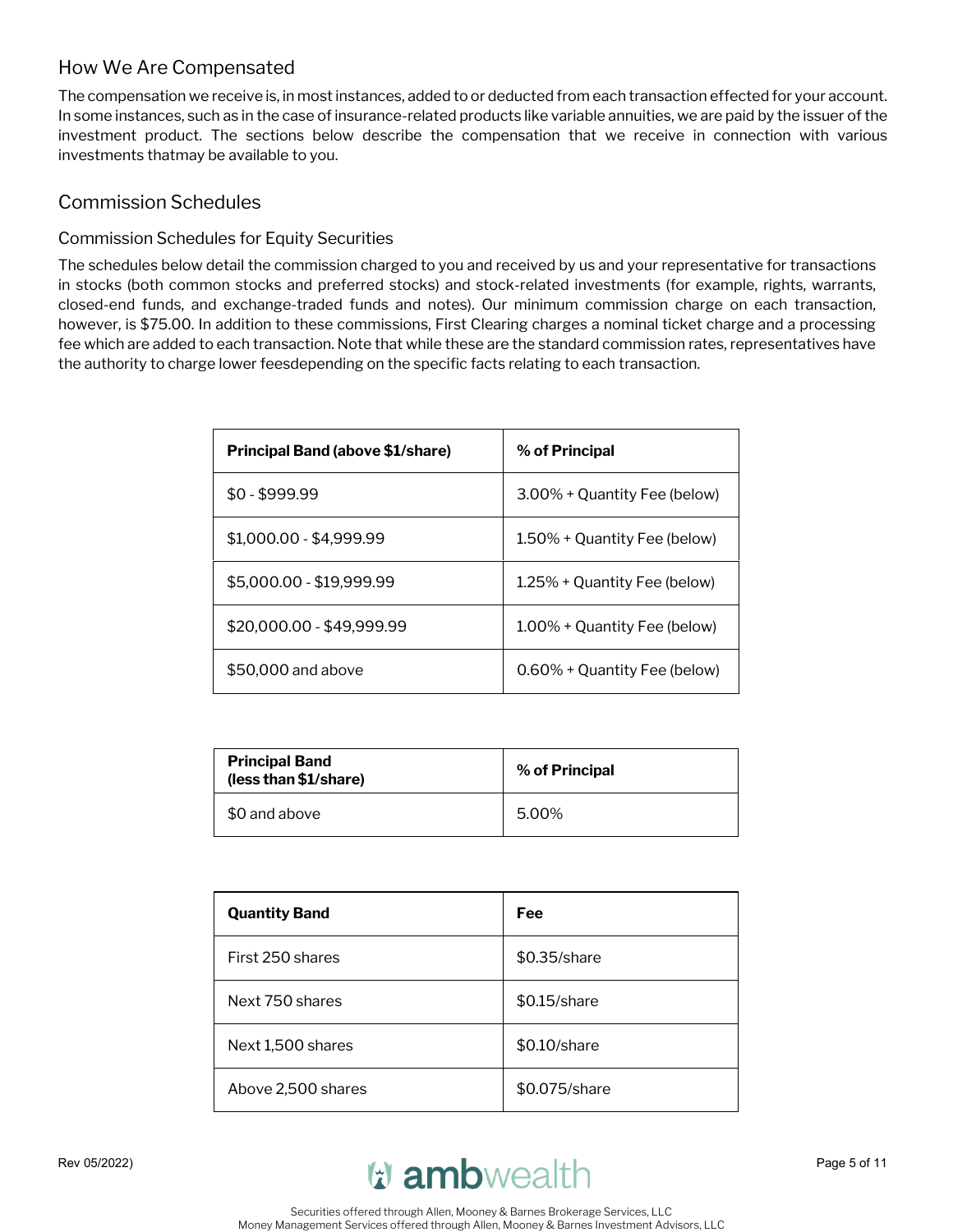## Option Rates Equity and Index

The schedules below detail the commission charged to you and received by us and your representative for transactions in options.

Option Execution for Options \$1.00 and Greater

| <b>Principal</b>          | <b>Commission</b>    |
|---------------------------|----------------------|
| $$0 - $2,499.99$          | 1.87408% + \$17.20   |
| \$2,500.00 - \$4,999.99   | $1.87408\% + $17.20$ |
| \$5,000.00 - \$19,999.99  | $1.87408\% + $17.20$ |
| \$20,000.00 - \$29,999.99 | $1.87408\% + $17.20$ |
| \$30,000.00 and above     | $1.87408\% + $17.20$ |

Plus: \$8.736/contract for the first 10 contracts and \$6.522/contract for the next remaining contractsMinimum: Buy = \$75.00; Sell = \$75.00 or 100% of the principal (whichever is less)

Options Priced Under \$1

| Quantity      | Commission                  |
|---------------|-----------------------------|
| $0 - 25$      | 7.7168% + \$3.3072/contract |
| $26 - 50$     | 7.7168% + \$2.756/contract  |
| $51 - 100$    | 7.7168% + \$2.2048/contract |
| $101 - 200$   | 7.7168% + \$1.6536/contract |
| 201 and above | 7.7168% + \$1.1024/contract |

Minimum: Buy = \$75.00; Sell = \$75.00 or 100% of the principal (whichever is less)

#### Debt Securities

Commissions or markups/markdowns on transactions in bonds (including corporate, municipal, government and government agency bonds) will generally be less than 3% of the amount of the transaction but may be as much as 5% depending on the specific factors associated with the transaction. Commission charges will be reflected on transaction confirmations. In certain instances (based on regulatory requirements), markups/markdowns will also be disclosed on confirmations. We will provide you with markups/markdowns upon request.

## Mutual Funds

We currently offer thousands of mutual funds varying in share class structure and investment style. If you invest in mutual funds, we will receive compensation in several different forms, as described below.

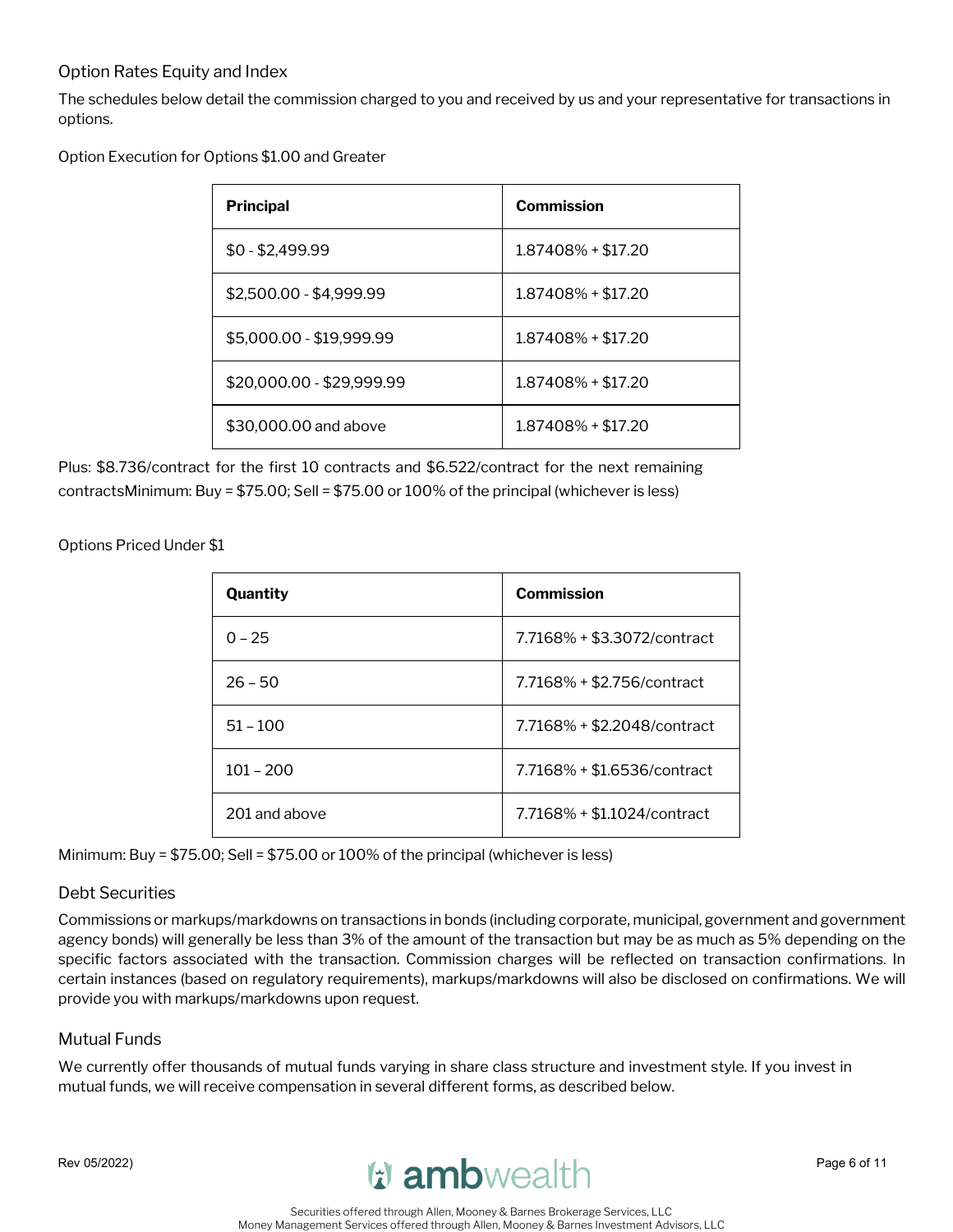Each time you purchase shares of a mutual fund you will be provided access to a prospectus, which describes in detail how sales charges are assessed on that mutual fund. You should carefully review each prospectus you receive so you will understand how sales charges are imposed on the mutual funds you purchase.

## Front-End Sales Charge Fees/Contingent Deferred Sales Charges

Certain mutual fund share classes impose "front-end" sales charges, which means that a certain percentage of the amount you invest will be paid to us as a commission each time you purchase shares of that mutual fund. The amount of this charge can range from 5.75% down to zero and is determined based on the amount of money you invest in that mutual fund. Generally, as you invest more money, the sales charges decrease. The specific dollar amounts at which sales charges are reduced are referred to as "breakpoints". You may qualify for breakpoints based on the amount you invest at one time or the total amount you invest over a period of time (referred to as "rights of accumulation"). Generally, no sales charges are imposed when you sellshares of a mutual fund that has a front-end sales charge. Some mutual funds, however, do impose a sales charge if you sell before holding the mutual fund a certain minimum amount of time (usually 30 to 90 days).

Some mutual funds do not impose a front-end sales charge but instead impose a sales charge if you sell the fund within a certain number of years after you have purchased it. That charge, referred to a Contingent Deferred Sales Charge (CDSC) imposes charges on a scale that generally starts at 5.5% and reduces on an annual basis, usually over five to seven years, untilthe charge reduces to zero. Mutual fund companies do not share any portion of a CDSC with us or our representatives.

Mutual funds charge internal fees for the management of investments in each fund's portfolio. Those fees can be different based on the mutual fund you purchase. Generally, the management fees on a mutual fund that charges a front-end sales charge are lower than those charged on a mutual fund that charges a CDSC. As a result, you should consider the effect of these differing fees in deciding which kind of mutual fund to purchase. Your representative has access to tools which can helpto compare how sales charges and management fees can affect different mutual funds.

#### 12b-1/Shareholder Service Fees

Annual 12b-1 fees, also known as "trails," are paid by fund companies to broker-dealers for providing on-going support to theirclients who hold the mutual funds issued by those companies. These fees are generally .25% of the value of the mutual fundsheld by customers of a broker-dealer but can be as much as 1% depending on the share class of mutual funds purchased by client of the broker-dealer. We share with our representatives a portion of the 12b-1 fees we receive.

#### Revenue Sharing

Certain mutual fund companies pay broker-dealers an additional asset-based fee if they provide the mutual fund company withthe ability to communicate directly with the broker-dealer's sale force. We do not receive these kinds of payments.

#### Expense Reimbursements and Educational Programs

Certain mutual fund companies reimburse broker-dealers for a portion of expenses relating to client events such as educationalseminars and client appreciation events. We do not receive those kinds of reimbursements from mutual fund companies.

Certain mutual fund companies sponsor educational events for sales personnel for which the mutual fund companies pay travel expenses, meals, and other related expenses. Our representatives do not participate in these kinds of events.

#### Annuities

We offer a variety of fixed, index, and variable annuities. We and our representatives are paid commissions for the sale of theseproducts by the insurance companies that issue them. Those commissions, which generally range from 2% to 8% of the amountinvested, are not paid from any amount you invest but rather are paid by the insurance company directly. Certain insurance companies may also pay a trail commission for a period of time.

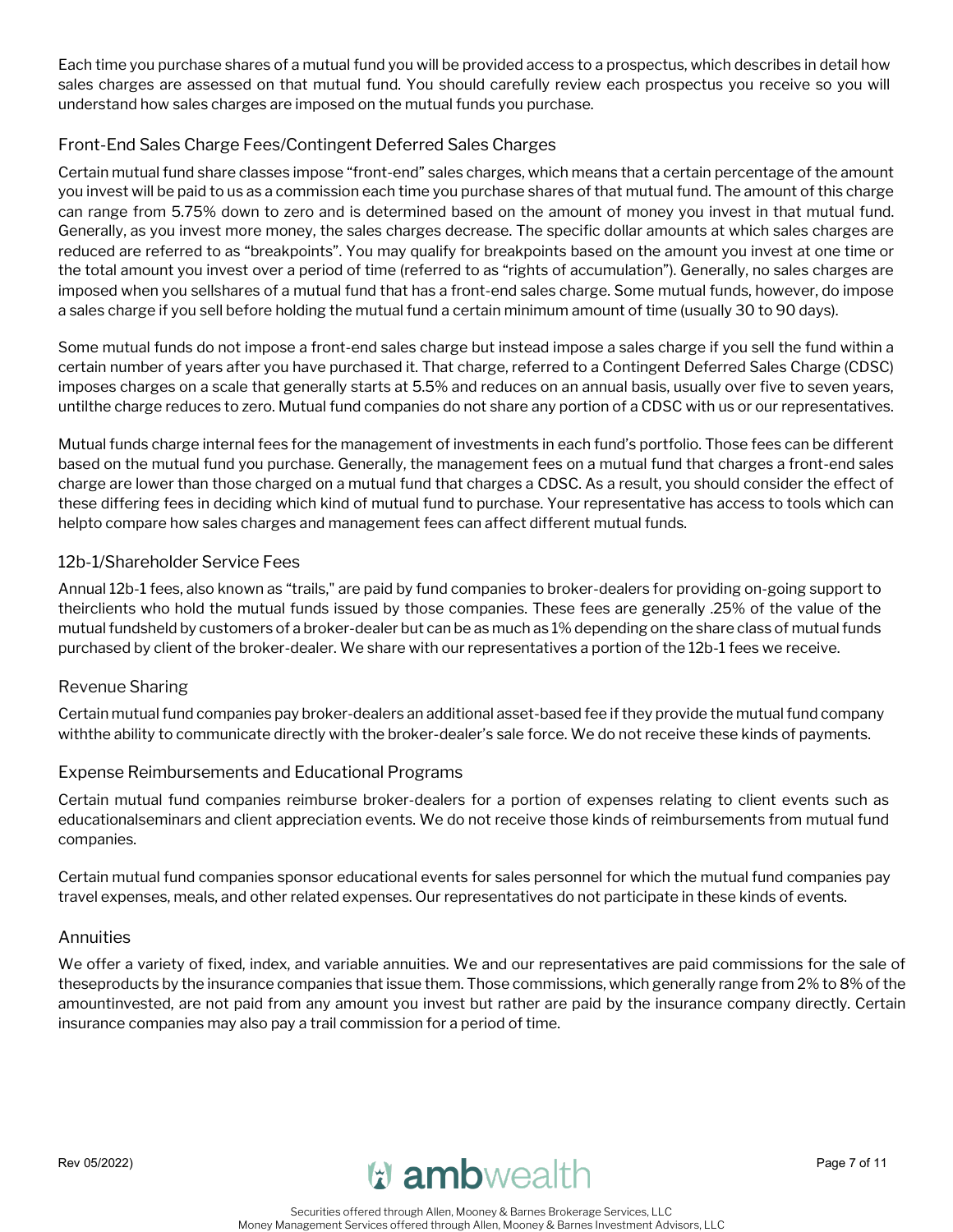#### Alternative Investments

We periodically and sell real estate and private equity investments that are structured and sponsored by one of our affiliated companies. These investments are referred to as the Madison Funds. The Madison Funds are unregistered, private offerings thatwe may recommend to certain clients. Because these investments involve a potentially high degree of risk and generally cannotbe sold after purchase, we only recommend them to clients who have the financial means to afford the potential risks and are willing to accept those risks. We are paid a commission on each sale of the Madison Funds along with an annual management fee on each individual fund while it is open. The amounts of the commissions and the annual management fees we receive are described in the Private Placement Memorandum for each fund.

## Unit Investment Trusts (UITs)

We sell a variety of equity- and fixed income-based UITs. Like mutual funds, we are paid a commission for the sale of UITs thatis a percentage of the amount you invest. The specific amount of the commission charge varies and is disclosed in each UIT prospectus.

#### Cash Sweep Program/Bank Deposit Sweep/Other Float Compensation

First Clearing pays us on the dollar amount of our client funds held in the money market accounts into which cash balances areswept. First Clearing also pays us on other client cash balances such as the debit balances held in margin accounts. The amount First Clearing pays us depends on current interest rates and generally ranges from 0% to 0.50%.

We have relationships with two local banks, and we receive fees from those banks for directing client deposits into money market accounts offered by those banks. We direct client money into those banks primarily because they pay more interest thanwhat is paid by First Clearing. While referring money market investments to these banks is a potential conflict of interest, we willonly make those referrals when we believe that doing so benefits our clients.

#### Operational Fees

First Clearing charges fees for a variety of operational services it provides. For example, First Clearing charges annual fees forcertain types of accounts, for certain account transfers, and for things like returned deposits, wire transfers, stop payments on checks, etc. We do not receive any portion of these fees. We can provide you with a list of these charges upon request.

#### Trade Errors

If an error occurs in conjunction with the execution of a transaction for your account, we will take steps to resolve that error as quickly and as efficiently as we can. Our Chief Compliance Officer is responsible for addressing all trade errors.

#### Compensation for Termination of Services

In certain instances, First Clearing may impose a fee if you close an account you hold through us. (For example, a fee is usually changed if an IRA account is closed). Like the other operational fees noted above, we do not receive any portion of the account termination fees charged by First Clearing.

# Conflicts of Interest

Conflicts ofinterest exist when we provide brokerage services to you. A conflict of interestis a situation in which we engage in atransaction or activity where our interest is materially adverse to your interest. The mere presence of a conflict of interest does not imply that harm to your interests will occur, but it is important that we acknowledge the presence of conflicts. Moreover, our regulatory obligations require that we establish, maintain, and enforce written policies and procedures reasonably designed to address conflicts of interest associated with our recommendations to you.

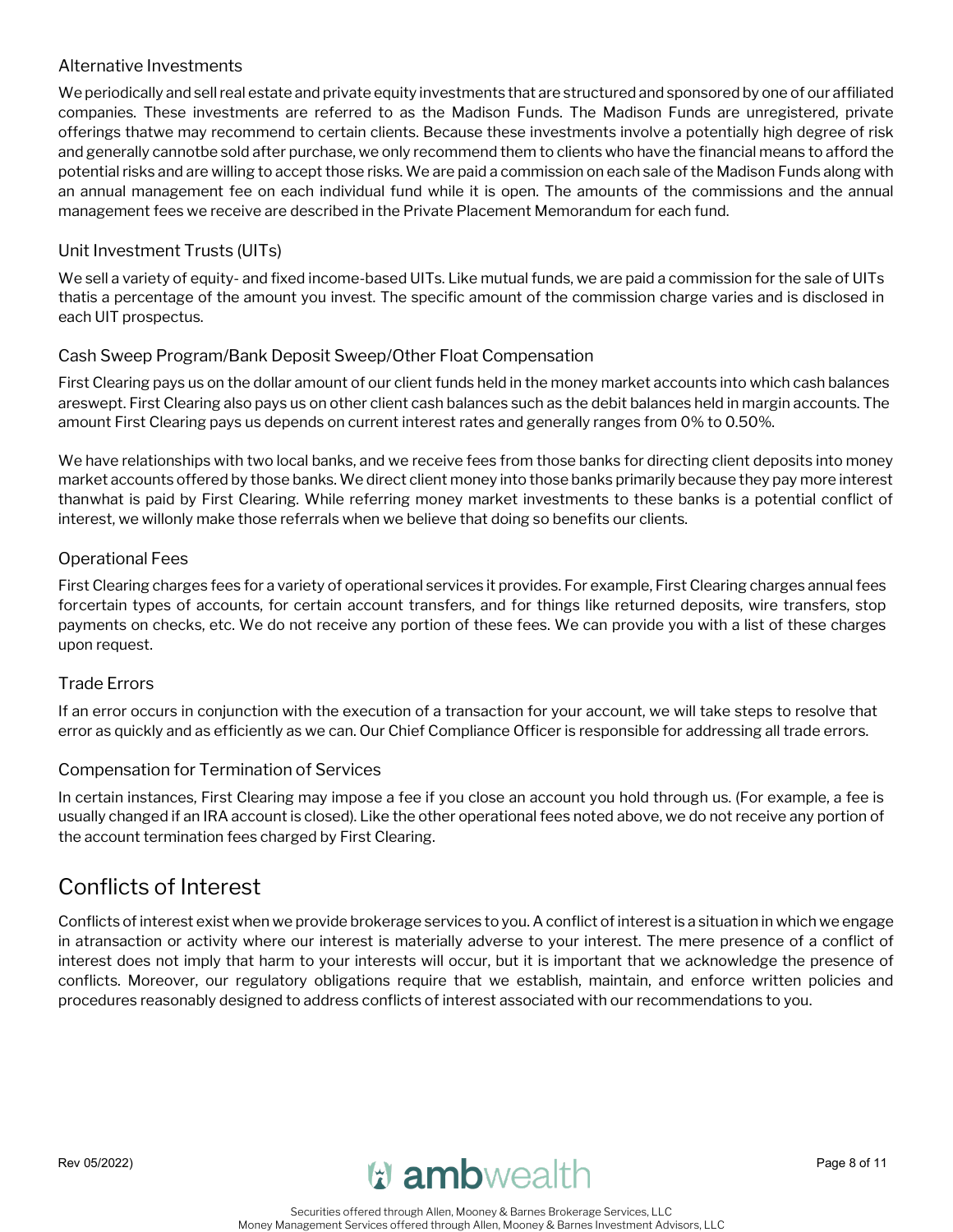Our conflicts of interest are typically the result of compensation structures and other financial arrangements between us, our representatives, our clients and third parties. As described above, we offer a broad range of investment services and productsand we receive various forms of compensation from our clients, and from affiliated and non-affiliated product providers.

Securities rules allow for us, our representatives, and our affiliates to earn compensation when we provide brokerage services to you. However, the compensation that we and our representatives receive from you varies based upon the product or serviceyou purchase, which creates a financial incentive to recommend investment products and services that generate greater compensation to us.

We are committed to taking appropriate steps to identify, mitigate and avoid conflicts of interest to ensure we act in your best interest when providing brokerage recommendations to you. Below you will find additional information related to our conflicts of interest. This information is not intended to be an all-inclusive list of our conflicts, but generally describes those conflicts that arematerial to your brokerage relationship. In addition to this disclosure, conflicts of interest are disclosed to you in your account agreement(s) and disclosure documents, our product guides and other information we make available to you.

## Compensation We Receive from Clients

#### Transaction-Based Conflicts

In your brokerage account you pay certain fees (commissions and sales charges) in connection with the buying and selling of each investment product, including stocks, bonds, exchange-traded funds, mutual funds, UITs, variable annuities, and alternative investments. Where these fees apply, the more transactions you enter into, the more compensation that we and yourrepresentative receive. This compensation creates an incentive for us to recommend that you buy and sell, rather than hold, these investments. We also have an incentive to recommend that you purchase investment products that carry higher fees, instead of products that carry lower fees or no fees at all.

#### Markups and Markdowns for Principal Transactions

When you buy or sell securities in a brokerage account, and in accordance with industry regulations, we may impose a markup (increase) or markdown (decrease) in the price of transactions we execute on a principal basis. We are compensated based upon the difference between the price you pay for securities purchased from us and the price we paid to acquire those securities (markup) or the difference between the price you sell securities to us and the price we sell those securities into the market (markdown). We maintain policies and procedures reasonably designed to help ensure compliance with the markup andmarkdown industry rules.

#### Account Maintenance and Other Administrative Fees

For the services provided or made available to you with respect to your brokerage account, First Clearing charges certain account maintenance and other administrative fees, including transfer, wire, or other miscellaneous fees, as described in the fee schedule provided to you on an annual basis. We do not receive any portion of those fees.

## Compensation We Receive from Third Parties

As described above, we receive compensation from First Clearing based on the dollar amount of client monies invested in money market sweep accounts and based on the amount of margin debits balances outstanding. We also receive a fee frombanks into which customers may authorize us to transfer cash balances. We do not receive payments from any other third- parties with respect to the brokerage services we provide to our clients.

#### Compensation Related to Our Affiliates

As described above, in certain instances we recommend that clients invest in the Madison Funds, which are structured and sponsored by one of our affiliates. When a client invests in a Madison Fund, both we and our affiliate receive compensation, theamount of which is described in the appropriate Private Placement Memorandum. The compensation we and our affiliate are paid may be greater than similar products provided by third parties. Thus, we have an incentive to recommend investments in these products.

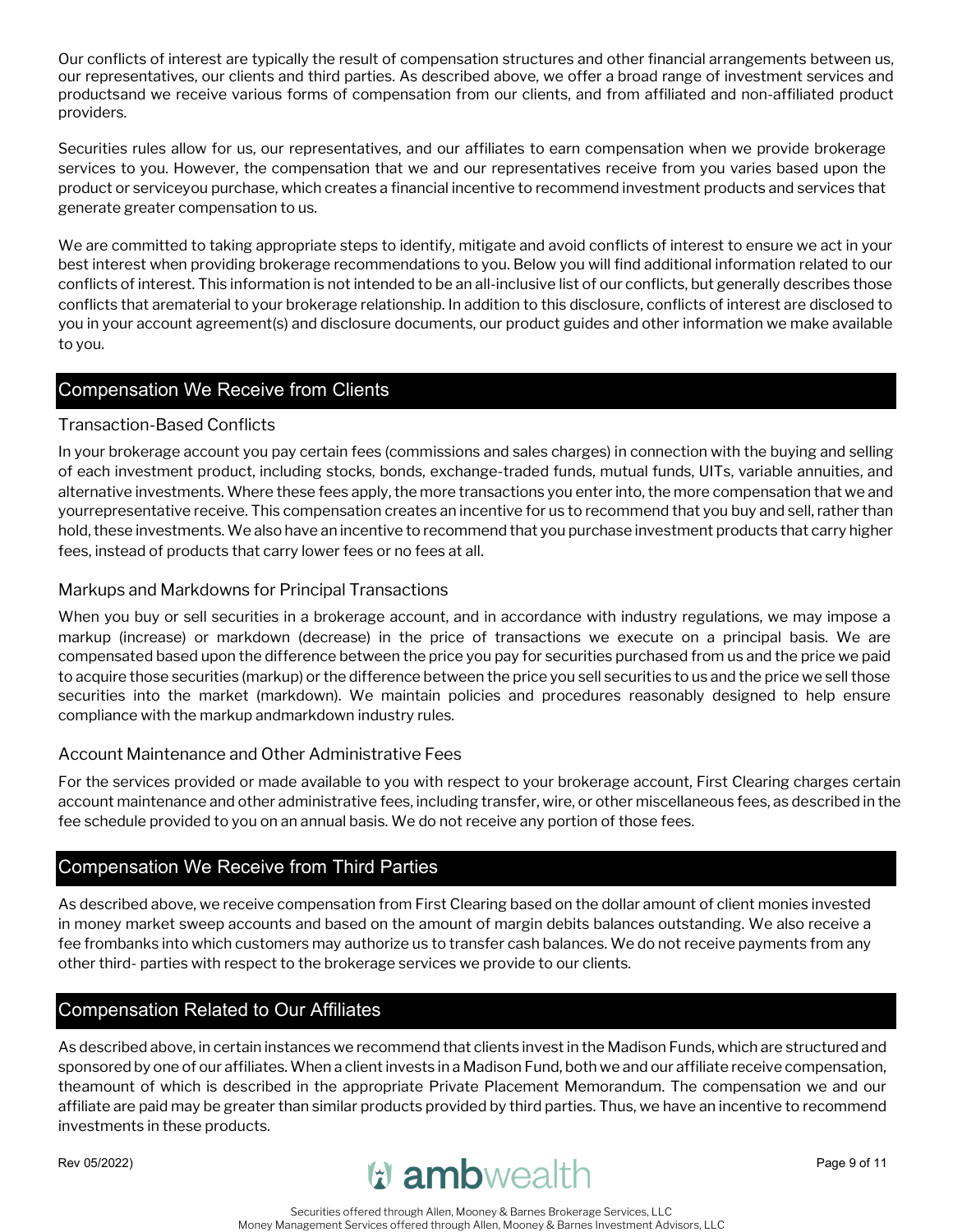## Compensation Received by Representatives

Our representatives are paid a percentage of the commissions and markups/markdowns that are generated from the purchase and sales of investments in the accounts of their clients. This compensation may vary by investment product. In addition to commissions and markups/markdowns, representatives are also paid a portion of any trail commissions that are paid. Thus, our representatives are incentivized to recommend products that have higher fees as well as those with ongoing payments. While in certain instances representatives may discount the amount of commissions or markups/markdowns you will be changed, theyhave an incentive to not provide such discounts to you.

Typically, the percentage of commissions, markups/markdowns, and trails that we pay each representative (which may be periodically adjusted by us at our discretion) increases based on the number and dollar amount of the transactions effected. Payout schedules can be reduced when representatives discount certain charges to their clients. Representatives also may beeligible for annual or ongoing bonuses and deferred compensation awards based upon a variety of factors that may include reaching certain production levels, tenure with the firm, client product mix, asset gathering, as well as compliance with our policies and procedures and meeting best business practices.

As a result, representatives have an incentive to recommend that you invest more money through them, including recommending that you transfer other investment accounts to them (such as rolling assets from a retirement plan to a brokerage individual retirement account).

In certain instances, we may provide special compensation to new representatives who join our firm from another financial firm.This compensation, which generally varies by representative, may include up front or back-end payments based on the representative's prior production, based on new client assets transferred to our firm and/or based on revenue generated from those client assets. This creates an incentive for the representative to recommend the transfer of assets to our firm.

In recognition of all of these potential conflicts, we have established systems and procedures to monitor the activities of our representatives to ensure that they always act in the best interests of their clients with respect to the accounts they establish, the investment products they recommend, and the volume of transactions they effect.

Our representatives may, in certain instances, receive "non-cash compensation" from the sponsors of investment products. These may include promotional items, meals, and entertainment. We permit our representatives to receive up to \$100 per yearin such non-cash compensation from product sponsors. We monitor this compensation to ensure that it is not excessive.

# Other Representative Activities

Most of our representatives maintain brokerage accounts for themselves and their family members. We monitor the trading activity in those accounts to ensure that they are not trading in a way that conflicts with the recommendations they make to theirclients. Additionally, we require that when our representatives effect transactions for their personal accounts in the same investment product that they recommend to clients, they execute all client transactions before they execute the transaction for their personal account.

When a representative retires, he/she will often sell his/her "book of business" to another representative. The value of that bookof business is often determined based on the amount of commissions generated over the prior 12 months. As a result, a retiringrepresentative may be incentivized to make brokerage recommendations to clients designed to increase the total amount of commissions generated. As noted above, we regularly monitor the activities of all our representatives, including those who are considering selling their book of business, in order to ensure that they are acting in the best interests of their clients at all times.

# Investment Advisory Services

Our affiliate, Allen, Mooney & Barnes Investment Advisors, LLC (AMBIA), is an investment advisory firm registered with the U.S.Securities and Exchange Commission. Instead of commissions and markups/markdowns charged by brokerage firms, clients of investment advisory firms pay an annual fee that is based on the dollar amount of the assets in the client's accounts. For that fee, investment advisory firms provide on-going management of client investment accounts.